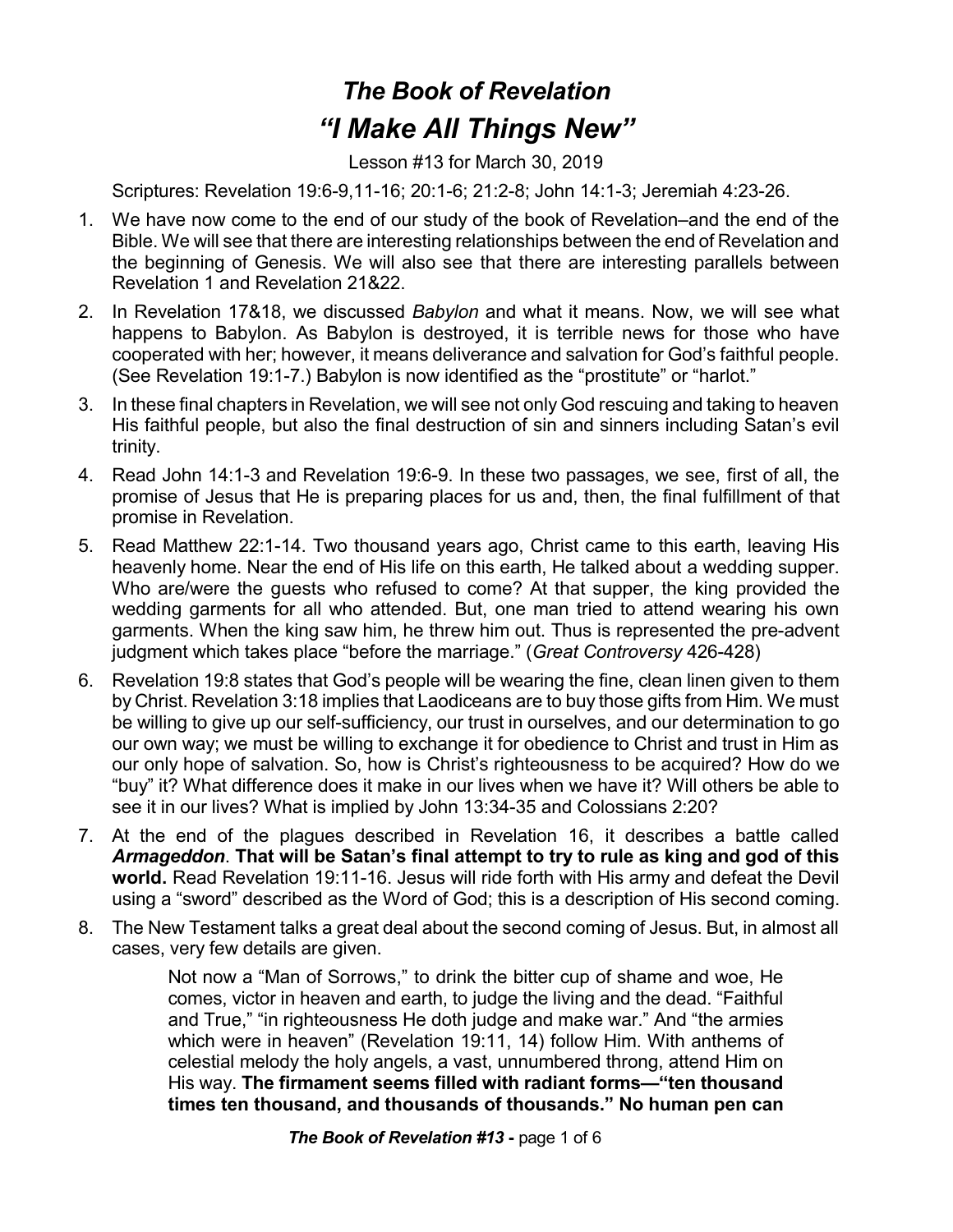**portray the scene; no mortal mind is adequate to conceive its splendor.**—Ellen G. White, *The Great Controversy*\* 640.3-641.0. And, furthermore, **Satan is not permitted to counterfeit the manner of Christ's advent**. The Saviour has warned His people against deception upon this point, and has clearly foretold the manner of His second coming.—*Ibid*.\* 625.2. [Bold type is added.]

- 9. Many people have discussed how we can know whether or not it is the real Christ who has come. When Satan appears as Christ or, perhaps, even some of his surrogates trying to claim to be Christ before Satan comes, how will we know they are not the true Christ? **When the real Jesus comes, the entire sky we be full of bright, shining angels. Satan will never be allowed to duplicate the manner of Christ's coming.**
- 10. Read Revelation 19:9,17-18. In these verses it should be very clear which feast you would like to be a part of. At one feast, people eat; at the other, people are eaten!
- 11. Read Revelation 20:1-3a about the millennium.

Then I saw an angel coming down from heaven, holding in his hand the key of the abyss and a heavy chain. <sup>2</sup>He **seized** the dragon, **that ancient serpent**—that is, the Devil, or Satan—and **chained** him up for a thousand years. <sup>3</sup>The angel **threw** him into the abyss, **locked** it, and **sealed** it, so that he could not deceive the nations any more until the thousand years were over.—American Bible Society. (1992). *The Holy Bible: The Good News Translation*\* (2nd ed., Revelation 20:1–3a). New York: American Bible Society. [Bold type is added.]

- 12. Notice several very important points in this passage. What was John talking about when he mentioned "that ancient serpent"? Isn't that clearly referring to Genesis 3? And what is the bottomless pit–or *abussos* in Greek–the condition of this world before creation?
- 13. Read Isaiah 14:13-15. This passage tells us that Lucifer, pictured in this passage as the King of Babylon, will end up "falling into" *abussos*, the world of the dead.
- 14. And why is it that after the second coming of Jesus, the Devil will not be able to deceive the nations? Clearly, it is because they are all dead.
- 15. Very few of our Christian friends understand the millennium as we do. There are three basic views about the millennium: (1) *Premillennialism:* The second coming of Jesus is before the 1,000 years; (2) *Postmillennialism:* The second coming of Jesus is after the 1,000 years; and (3) *Amillennialism:* The 1,000 years are simply a metaphor for the entire Christian age; there are no literal 1,000 years. The third view requires that the first resurrection discussed in Revelation 20:4-5 at the beginning of the millennium be a "spiritual" one, that is, a new creation that comes with accepting the gospel. (John 5:22-25; 2 Corinthians 5:17)
- 16. Read Revelation 20:4-5; **John 5:28-29**; and 2 Corinthians 5:17. These verses do not portray a time when Jesus will come down to this earth and rule for a thousand years as everyone on earth becomes righteous. John 14:1-3 tells us that Jesus Himself promised that He will take us back with Himself to a place He has prepared for us in heaven. Even the words in Greekused for *death* and *resurrection* are talking about physical death and resurrection.See John 11:25; Romans 14:9; and Revelation 2:8.
- 17. So, what will the righteous be doing during the millennium? See Revelation 20:4-6. Once again, our understanding of the great controversy should make it clear why it is necessary for God's faithful people to judge during the thousand years.God's righteous friends will have that opportunity to go over all the records and determine that God's judgment has been completely fair, transparent, and righteous, and that there are reasons why those who are lost have been lost and those who are saved have been saved. It will be clear that God has always been right; He has always told the truth. Satan, by contrast, is the father of lies. (John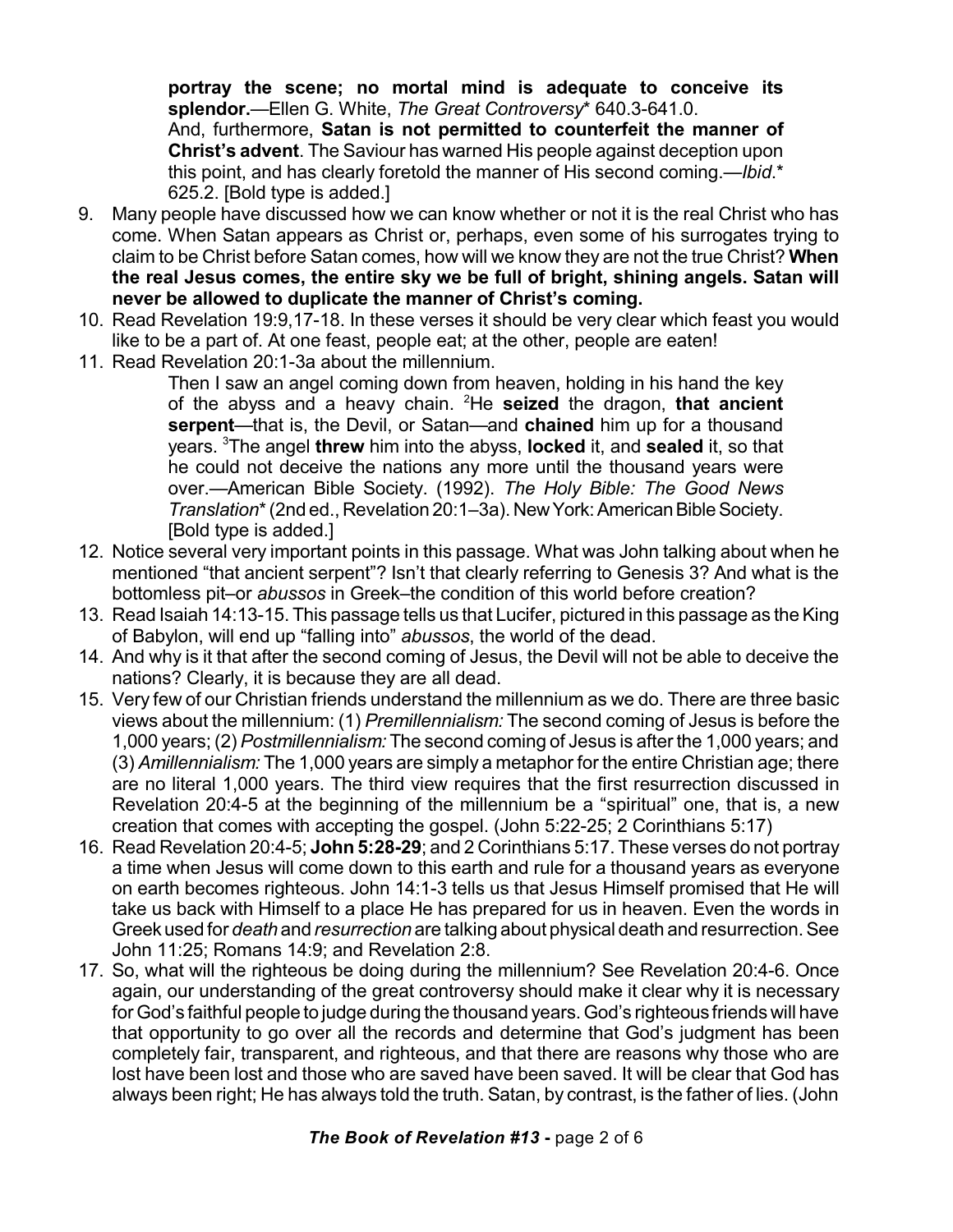8:44)

- 18. And how do we explain Revelation 20:3b? "After that he [Satan] *must* be set loose for a little while." [Content in brackets, bold type, and italic type are added.] Why is that little word *must* there? In Revelation 1, we learn about things which *must* take place–using the same Greek word. In Revelation 4:1, we are told, "I will show you what *must* take place." [Bold type and italic type are added.] This word talks about something which is absolutely necessary. But, for those who do not understand the great controversyover God's character andgovernment and take into consideration the charges Satan has made, it makes no sense at all.
- 19. With our contemporary notions of justice and jurisprudence, does it make any sense to let the worst criminal in the universe's history out after he has been imprisoned for quite a while? What should be done with such a chief villain? He should be executed or serve "life without parole." Or, has somebody "paid his bail"? Do you think such a villain should be allowed bail? Shouldn't such a villain be locked up without bail?
- 20. Look at what some experts have said about this passage.
- 21. Austin Farrer stated: "But why is Satan merely bound and why is he ever to be loosed again?"—A. Farrar, *Revelation\** 202.
- 22. Another Revelation scholar said: "Why, once Satan had been securely sealed in the abyss, must he be let loose to wreak further havoc? And what claim does he have on God, that God is bound to give the Devil his due?"—G. B. Caird, *The Revelation of Saint John\** 249.
- 23. J. P. M. Swete from the United Kingdom asked: "But why, theologically, must he be *loosed* to *deceive the nations*? Why did he have to come down to the earth with great wrath? [Revelation 12:12] Why could he not be liquidated from the beginning?"—J. P. M. Swete, *Revelation*.\* [Italic type and content in brackets are added.]
- 24. This is especially true since action ("imprisoning" Satan) will have been taken. If God can do it at that time, why not sooner?
- 25. Resseguie from the United States wrote: "Why not simply destroy Satan at the beginning of the thousand-year period? Why is it important that Satan is *not* destroyed during the millennial period?"—Resseguie, *Revelation Unsealed*\* 25. [Italic type is added.]
- 26. "Once Satan is bound and the earth enjoys a millennium of un-demonized celebration, why 'must' he be released again?"—M. Eugene Boring, *Revelation*\* 208.
- 27. Charles H. Talbot summarized things very succinctly. "What is the point?"—Charles H. Talbot, *The Apocalypse*\* 95.
- 28. R. H. Charles in his commentary on the book of Revelation, found that the text beginning with Revelation 20:3b was so confusing to him that the only explanation that he could come up with was:

*John died either as a martyr or by a natural death, when he had completed Revelation i-xx:3 of his work, and ... the materials for its completion, which were for the most part ready in a series of independent documents, were put together by a faithful but unintelligent disciple in the order which he thought right.*—R. H. Charles, *Revelation*,\* vol. 2, 147. [Italic type is in the source.]

- 29. Dr. Charles is recognized as one of the greatest Revelation scholars who ever lived. His commentary on the book of Revelation is one of the most important commentaries ever written. It has survived and has been used extensively for more than 100 years. What was R. H. Charles trying to say? Is there something wrong with the text in Revelation? It just does not seem to make sense without a view of the great controversy.
- 30. A German author wrote: "Something is wrong with the *author*! After the capture of 'the beast' the seer has lost interest in the story."—Ernst Lohmeyer, *Offenbarung*\* 116.
- 31. Another approach by William Barclay says something is wrong with the source. "Here is our key. The origin of this doctrine is not specifically Christian but is to be found in certain Jewish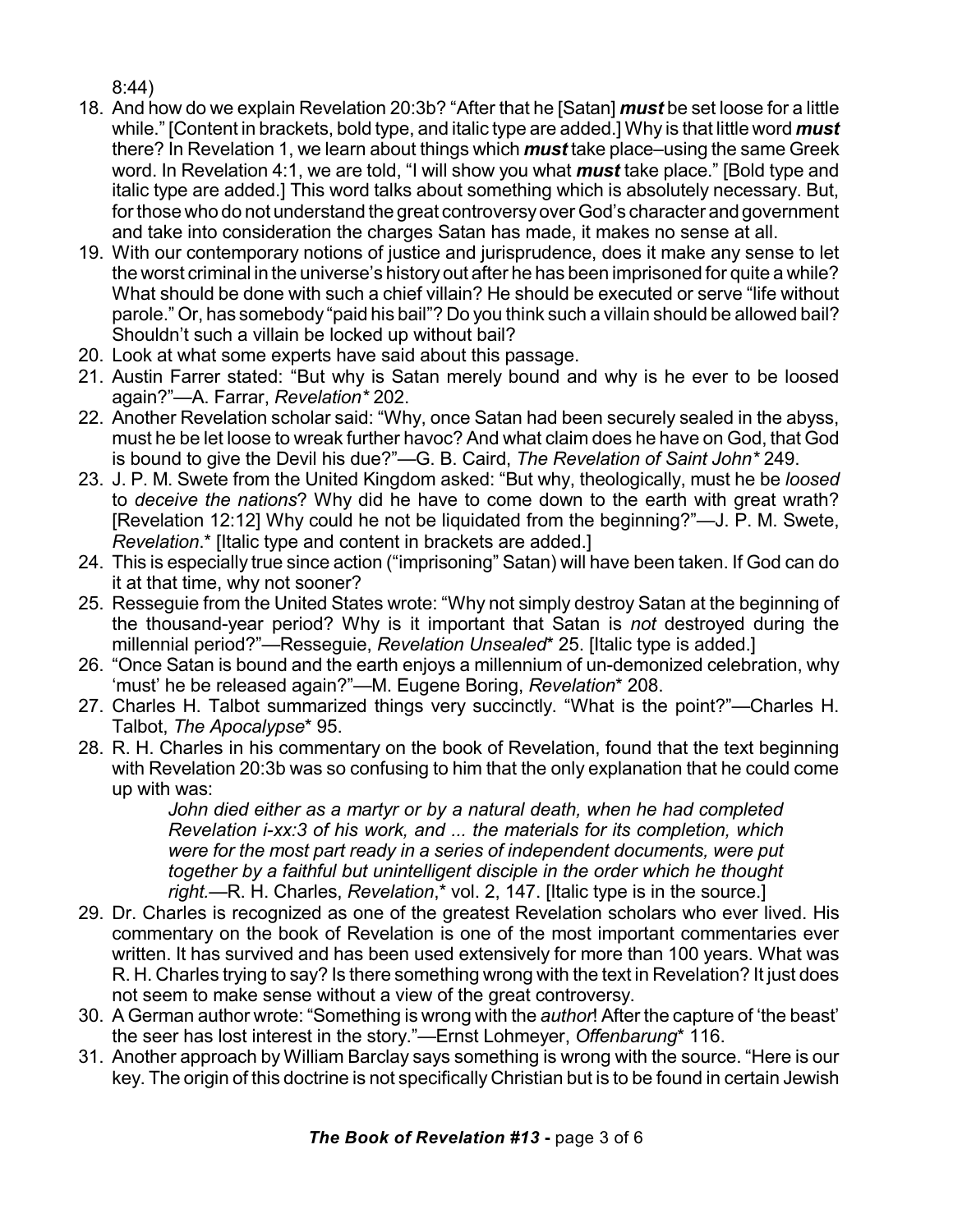beliefs about the Messianic age which were common in the time after 100 B.C."—William Barclay, *Revelation*,\* vol. 2, 186-187.

- 32. Caird again suggested something is wrong with the script:"John found this event prophesied inEzekiel *xxxviii-xxxix*, and prophecies must have their fulfillment."—G.B. Caird, *Revelation*\* 256.
- 33. Are these the best explanations we can give for this passage of Scripture?
- 34. There was a clear question raised back in Genesis, "Has God said...?" (Genesis 3:1) Has that question been fully answered? (See Romans 3:1-4.) What claims has Satan made against God's character and government?
- 35. As Seventh-day Adventists who understand something about the great controversy over God's character and government and the charges Satan has made, we recognize thatSatan will be "chained" by circumstances beyond his control. He will be confined to this world because he will not be welcome anywhere else in the universe. All the people that he has tempted and led into destruction will be dead. He will have the 1000 years of the millennium to think about the results of his actions.
- 36. Is it clear to those of us who believe in the great controversy why Satan must be released? Every being who has ever lived–not only the righteous but also the wicked including Satan–must finally see that everything that God has done was/is right, fair, and transparent. That will become clear when the panorama is shown at the third coming. (*GC* 666.2-3) Then, even Satan will be down on his knees, admitting that what God did was right. (Romans14:11; Philippians 2:10-11) What will it take to get Satan to bow down?
- 37. Will God at the end of the millennium finally exercise His "justice" by killing His enemies? What does *justice* mean in that setting? **If God lashes out at His enemies, is that justice? If God exercises His justice at that time by taking forcible action against His enemies, why didn't He do it sooner? Why didn't God just destroy Lucifer when he first rebelled in heaven at the beginning of the great controversy? Surely, anyone who has thought through these issues carefully must have questions.**
- 38. God cannot bring the whole great controversy to an end until everyone's mind is satisfied that God has done everything possible to save as many as possible.
- 39. So, what will the home of the righteous be like? For the 1000 years of the millennium, the righteous will be taken to God's home in heaven. But, at the end of those thousand years, God says He will give us a new heaven and a new earth.
- 40. What will we do for the rest of eternity? Will things become boring? Not at all! We will be eternally busy with activities of a heavenly nature. We will be serving as kings, priests, and students. We will rule over the universe. (Revelation 3:21; 7:50-17) We will serve as priests. (Revelation 5:9-13; 14:3) And more than that, there will be constantly new and exciting things to study and to learn about.
- 41. The Bible talks about three heavens: (1) The sky, (2) the starry universe, and (3) the place where God dwells. (See 2 Corinthians 12:2.) Certainly, in Revelation 21:1, the earth's atmosphere is what John was talking about. Read 2 Peter 3:10-13. What does it mean to say: "The heavenly bodies will burn up and be destroyed, and the earth with everything in it will vanish"? (Compare Revelation 20:11; 20:1.) The first thing John mentioned was *the* sea–with the definite article, *the*–which means he was talking about the sea which had already been discussed. Surely, John was hoping for a day when the Adriatic Sea that separated him on the lonely Isle of Patmos from his friends in Ephesus and the other churches will no longer be there.
- 42. We have very few descriptions of the new earth. Isaiah 11; 35; and 65-66 give us a few clues. But, these last two chapters of Revelation are the clearest and most comprehensive description of the new earth available in the Bible.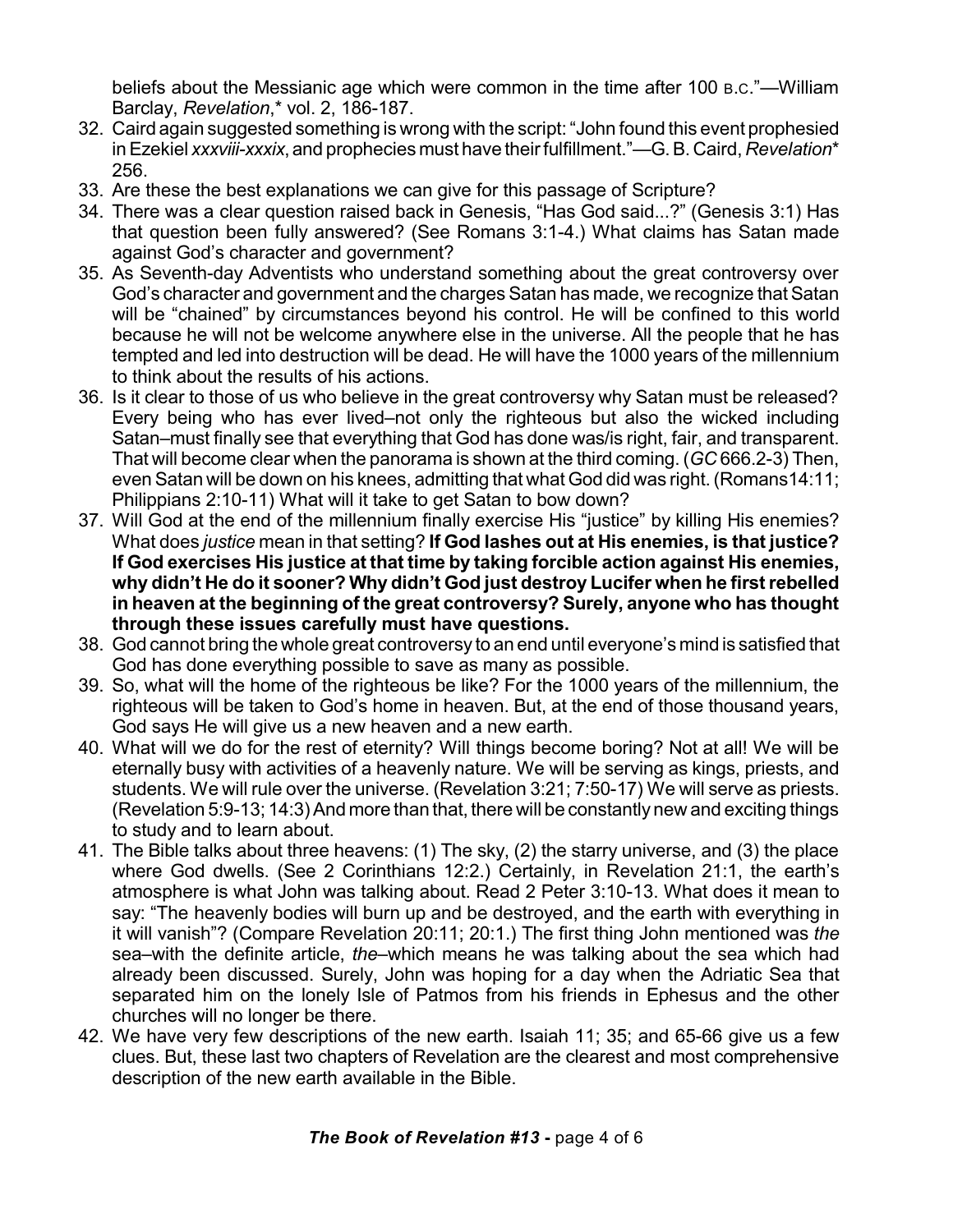- 43. Read Revelation 21:1-8. The most important words in this passage are: "Now God's home is with human beings! He will live with them, and they shall be his people. God himself will be with them and he will be their God."—*Good News Bible.*\*
- 44. God's presence with us will guarantee that there will be no problems in the future. Sin will be eradicated along with fatigue, disease, death, sorrow, crying, and pain.
- 45. While it is fascinating to think about our future home, we must ever keep in mind 1 Corinthians 2:9: "What no one ever saw or heard, what no one ever thought could happen, is the very thing God prepared for those who love him."—*Good News Bible.*\*
- 46. Read Revelation 21:9-21. There are a number of puzzling and challenging ideas presented in this passage. Could the New Jerusalem be actually cubic in shape? Will it really be as high as it is wide and long? And why would the New Jerusalem need a wall? If everyone can fly, what is the point of a wall? Will there be any gravity in the new earth? Or, will gravity not affect us? If the New Jerusalem is actually a cube, where would you like to dwell in that cube? It is interesting to notice that there are only two perfect cubes described in the Bible: 1) The most holy place in the sanctuary, and 2) The New Jerusalem. Is this trying to tell us something?
- 47. Read Revelation 21:21-22:5. In the city there is a tree of life, there is a river of life; however, there is no temple. God Himself serves as its Temple. However, Ellen White described the temple as being outside the city. (*A Word to the Little Flock* 17.1) And nearly everything will be transparent.
- 48. Isaiah 66:23 implies that we will go to the New Jerusalem once a month to celebrate. Is that because the tree of life is about to yield a new fruit? We will also, of course, go weekly to celebrate the Sabbath.
- 49. Why is it that there are no statements in the Old Testament or the New Testament about a third coming until the very end of John's life at a time when John was the only disciple left alive? Paul did not know; Luke did not know; Matthew did not know; Peter did not know. Why is that? Are there any hints in these other writings about a millennium and a third coming? See 1 Corinthians 15:20-22; Isaiah 26:19-21; and especially John 5:28-29. These passages make it clear that everyone who has died will be raised to life. Some will be raised at the third coming just to die again after realizing the truth about the great controversy; others will be raised at the second coming to live forever. Of which group do you want to be a part?
- 50. Will God transform our heavens and our earth? Or, will He make a brand-new one? Arguments can be presented in Scripture for both sides. For example, see Revelation 20:11; 21:5; 2 Corinthians 5:17; and Mark 2:21. Different words are used to describe *new* in Greek. Some words mean completely new; others simply mean new in time or nature.
- 51. It is interesting to note that Satan has always lost in direct conflicts with Jesus Christ. He lost in heaven, being cast out; (Revelation 12:7-10) he was defeated in the wilderness; (Matthew 4:1-11; Mark 1:12-13; Luke 4:1-13) he was defeated at the cross; and he will be defeated when Christ comes again. And, finally, he will be destroyed when Christ comes the third time.
- 52. Read Revelation 6:10. We have talked about this passage in the past. This is the cry symbolically coming from the blood of those martyrs through the generations who have died faithful to God's cause. Like the cry of the blood of Abel in Genesis 4:10, the blood of all these saints is crying for God to *judge* and *avenge* their deaths. (Compare Psalm 79:5; Habakkuk 21:2; and Daniel 12:6-7.)

"With the destruction of Babylon, the prayer of God's people in the scene of the fifth seal is ultimately answered." How so? Revelation 19:1, 2 makes a strong allusion to Revelation 6:10. In that verse, the souls under the altar cry out to God: "How long will it be before you judge and avenge our blood . . . ?" *(Rev. 6:10, NRSV).* What the Greek literally says is: "How long . . . not judging

## *The Book of Revelation #13* **-** page 5 of 6